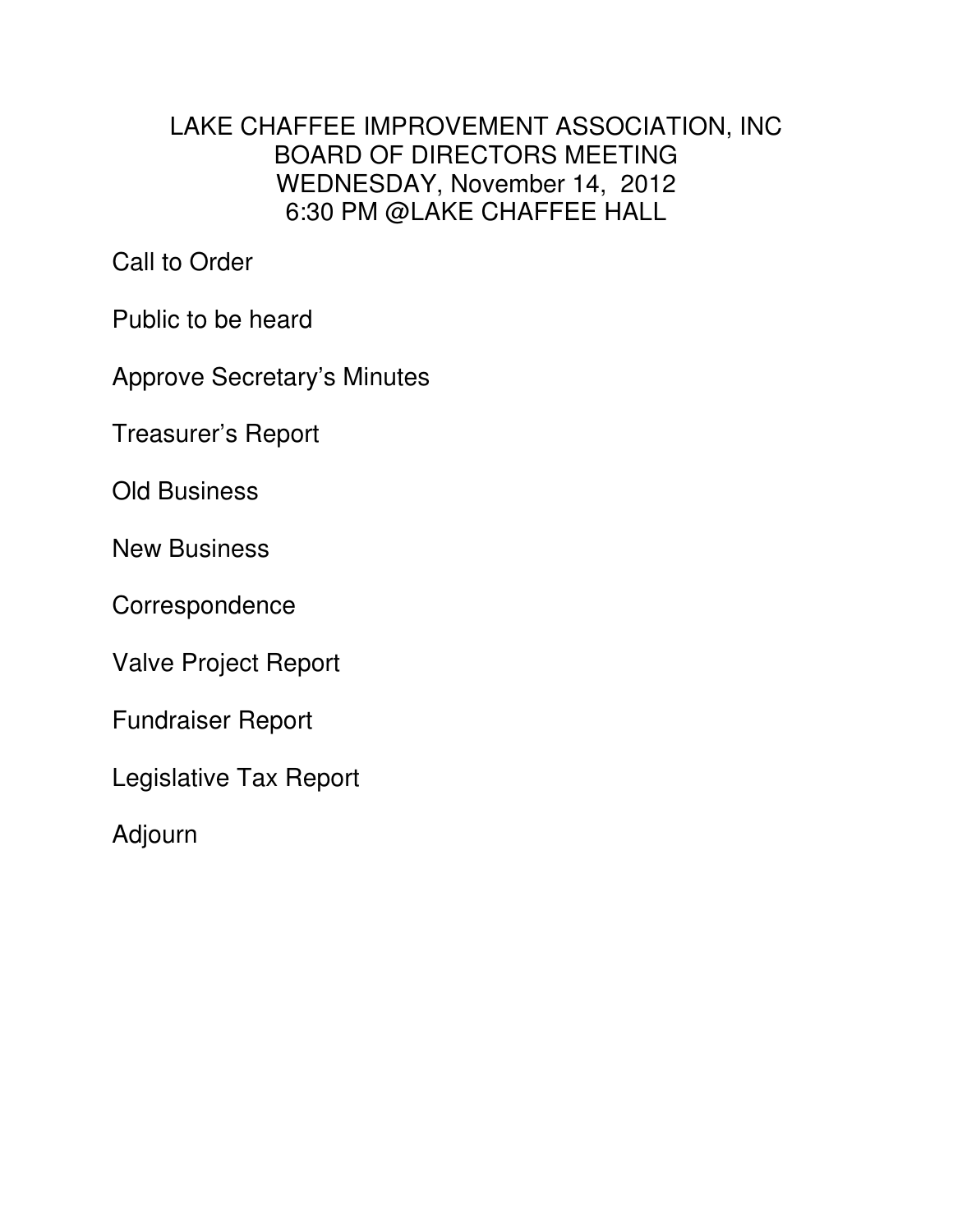## LAKE CHAFFEE IMPROVEMENT ASSOCIATION, INC BOARD OF DIRECTORS MINUTES November 14, 2012 *Minutes Recorded and Posted Before Approval*

President Ivan Wasko called the meeting to order @ 6:40 pm.

**Board Members in Attendance**: Ivan Wasko, Dennis Flaherty, Ken Garee, Kari Olson, Carol Natitus, Art Apostol, Jason Sherman, Bob Corriveau, Tom Martin, John Mayer, Bob Corriveau (Alt. not seated)

#### **Public in attendance**: None **Public to be heard**: None

**Secretary's Minutes**: Tom Martin stated he did not approve to have vote sent regarding the legislative tax issue. Also, Ken Garee stated that in "correspondence" Ken's name should be changed to read "we". The minutes were approved as amended with 2 corrections.

**Treasurer's Report**: Ken reported he paid Doug Hartin \$8,313.00 with a remainder of \$400.00 to be paid when siphon is completed. Ivan would like Ken to look for paperwork left from previous Treasurer on who still owes back taxes and who was on a payment plan. At present not sure where that paperwork is and will try to look for it. Ken is still placing liens on properties that are delinquent. Treasurers' report was approved as read.

**Old Business**: Ken stated he contacted CL&P and was not successful. Tom Martin agreed to pursue this issue in hopes of getting our rate changed from commercial. Ivan reported that our air conditioning unit is not working and has tried on several occasions to reach out to the contractor with no return calls. It was suggested a certified letter should be sent. Dennis Flaherty agreed to draft a letter to BLM who was the General Contractor. Ken has not had the opportunity to contact First Niagara Bank regarding charges/fees, will pursue.

**New Business**: John Mayer wanted to thank Gay Leedie on the success of the Haunted House. Gay stated she charged \$2.00 admission. She collected \$168.00 which did not cover some costs which she is willing to donate. Ivan also thanked John Mayer for a wonderful job on the poster, and Kari thanked John for stepping up to the plate and speaking up for her on the legislative issue during the information meeting prior to the board meeting.Gay Leedie noted that there is rot going on around the back door which needs to be addressed. Jason Sherman agreed to fix the damaged wood. Bob Corriveau stated that Marc Glass will be attending our next board meeting and go over issues we have with our policy/coverage. He believes the Officer's coverage is too low. Ivan said the plowing was not the greatest and that there was an equipment failure. Bob Corriveau does not want the snow pushed against his fence and should be pushed to an area next to his house which is a right of way owned by the association. He made 2 calls to the contractor with no return call.

C**orrespondence**: A letter was received from the East Highlands Health District regarding the loss of power and food loss which is not applicable to us at this time. Ivan received a letter from Ashford Inland Wetlands & Watercourses Commission reminding members to obtain a permit when they are going to do work that will impact the lake, watercourses or adjacent wetlands.

**Valve Project**: Ivan noted that we will have to begin the siphoning earlier. Also, several bolts are too short and wants Doug Hartin to replace with longer ones at the time siphon is dismantled.

**Fundraising:** The Haunted House was a success. We had collected \$168.00 for this event. Ivan will be renting the hall December 15. Gay Leedie stated she has no other events scheduled until spring.

**Legislative Tax Report**: Regarding Ralph Sherman's email on posting Kari's letter and if her letter gets posted everyone's letter should be posted. It was agreed letters would be posted if they were signed by the member who wrote the letter.

Meeting Adjourned @ 8:40 pm Respectfully Submitted, Carol Natitus, acting Secretary for Linda Parent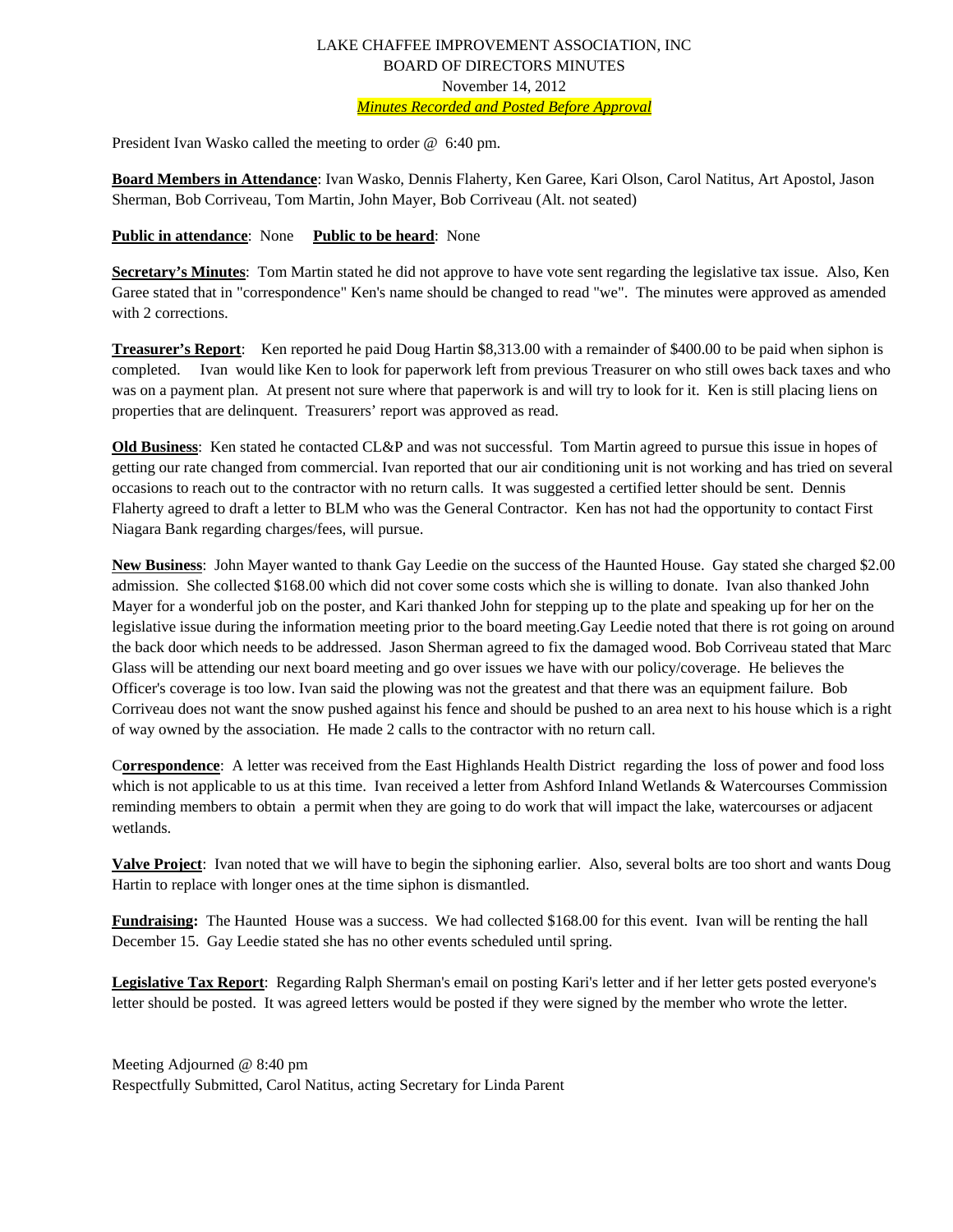## /LAKE CHAFFEE IMPROVEMENT ASSOCIATION, INC BOARD OF DIRECTORS MINUTES November 14, 2012 *Amended*

#### President Ivan Wasko called the meeting to order @ 6:40 pm.

**Board Members in Attendance**: Ivan Wasko, Dennis Flaherty, Ken Garee, Kari Olson, Carol Natitus, Art Apostol, Jason Sherman, Bob Corriveau, Tom Martin, John Mayer, Bob Corriveau (Alt. not seated)

### **Public in attendance**: None **Public to be heard**: None

**Secretary's Minutes**: Tom Martin stated he did not approve to have vote sent regarding the legislative tax issue. Also, Ken Garee stated that in "correspondence" Ken's name should be changed to read "we". The minutes were approved as amended with 2 corrections.

**Treasurer's Report**: Ken reported he paid Doug Hartin \$8,313.00 with a remainder of \$400.00 to be paid when siphon is completed. Ivan would like Ken to look for paperwork left from previous Treasurer on who still owes back taxes and who was on a payment plan. At present not sure where that paperwork is and will try to look for a "specific box" . Ken is still placing liens on properties that are delinquent. Treasurers' report was approved as read.

**Old Business**: Ken stated he contacted CL&P and was not successful. Tom Martin agreed to pursue this issue in hopes of getting our rate changed from commercial. Ivan reported that our air conditioning unit is not working and has tried on several occasions to reach out to the contractor with no return calls. It was suggested a certified letter should be sent. Dennis Flaherty agreed to draft a letter to BLM Construction who was the General Contractor. Ken has not had the opportunity to contact First Niagara Bank regarding charges/fees, will pursue.

**New Business**: John Mayer wanted to thank Gay Leedie on the success of the Haunted House. Gay stated she charged \$2.00 admission. She collected \$168.00 which did not cover some costs which she is willing to donate. Ivan also thanked John Mayer for a wonderful job on the poster, and Kari thanked John for stepping up to the plate and speaking up for *the board* (not her ) on the legislative issue during the information meeting prior to the board meeting. Gay Leedie noted that there is rot going on around the back door which needs to be addressed. Jason Sherman agreed to fix the flashing around the door, not the damaged wood. Bob Corriveau stated that Marc Glass will be attending our next board meeting and go over issues we have with our policy/coverage. He believes the Officer's coverage is too low. Ivan said the plowing was not the greatest and that there was an equipment failure. Bob Corriveau does not want the snow pushed against his fence, but can be pushed up to it. (not and should be pushed to an area next to his house which is a right of way owned by the association. ) He made 2 calls to the contractor with no return call.

C**orrespondence**: A letter was received from the East Highlands Health District regarding the loss of power and food loss which is not applicable to us at this time. Ivan received a letter from Ashford Inland Wetlands & Watercourses Commission reminding members to obtain a permit when they are going to do work that will impact the lake, watercourses or adjacent wetlands.

**Valve Project**: Ivan noted that we will have to begin the siphoning earlier. Also, several bolts are too short and wants Doug Hartin to replace with longer ones at the time siphon is dismantled.

**Fundraising:** The Haunted House was a success. We had collected \$168.00 for this event. Ivan will be renting the hall December 15. Gay Leedie stated she has no other events scheduled until spring.

**Legislative Tax Report**: Regarding Ralph Sherman's email on posting Kari's letter and if her letter gets posted everyone's letter should be posted. It was agreed letters would be posted if they were signed by the member who wrote the letter.

Meeting Adjourned @ 8:40 pm Respectfully Submitted, Carol Natitus, acting Secretary for Linda Parent